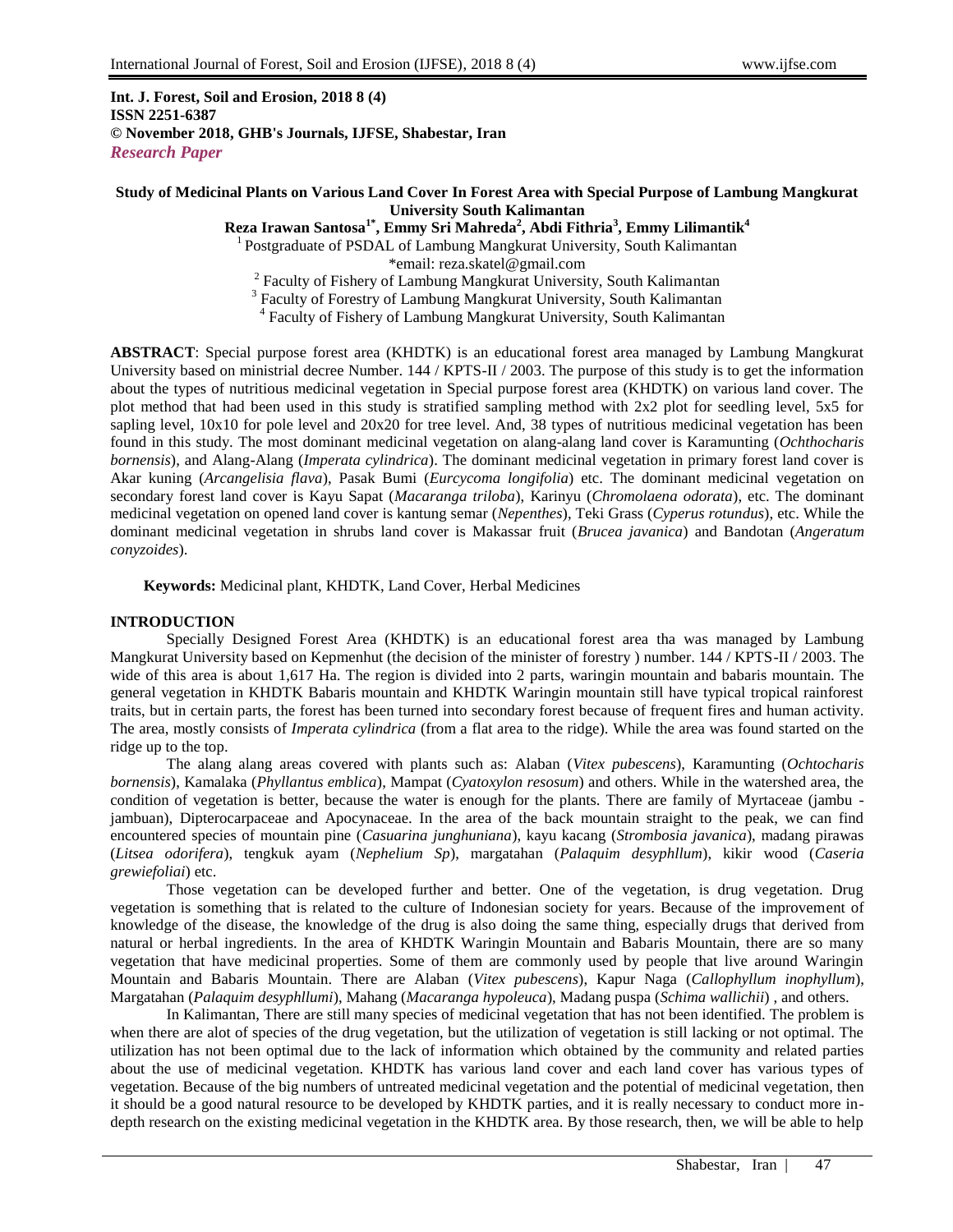the KHDTK to develop the potential of natural resources that exist in the area, especially the nutritious vegetation of the medicine. The results of this study also can be used for the people around the area and the general public.

# **MATERIALS AND METHODS**

# **Location and Time of The Research**

The study was conducted in January 2018 - February 2018 at the Special Purpose Forest (KHDTK) located in Banjar district, South Kalimantan Province. Geographically, KHDTK Babaris Mountain is located between 303010.47 South Latitude - 3032,558,05 South Latitude and 11405454,11 East Longitude - 11405738,62 East Longitude. While KHDTK Waringin Mountain is located between 302833.35 South Latitude - 3<sup>0</sup>29'1,92" South Latitude dan 114<sup>0</sup> 56'15,72" East Longitude - 114<sup>0</sup> 57'3,1" East Longitude.

### **Tools and materials**

The tool that had been used in this research are meter, rope, camera, machete and GPS (Global Positioning System). The material that had been used in this research is tally sheet and research map.

#### **Data retrieval**

This research used vegetation analysis method by using measuring plot. Determination of the sample in this research used Stratified sampling. It means that, the samples were taken based on the considerations of area on each land cover. There are 83 plots in this research, with the size,2x2 meter plot for seedling level, 5x5 meter for sapling and bottom vegetation, 10x10 for pole level and 20x20 for tree level.

## **Data analysis**

The making of land cover used ArcGIS software by using the tools that was available in the software. As for the process of Identification of the type, properties and parts that had been used are done by using the services of batra based on studies of printed and online journals library related to medicinal vegetation.

# **RESULTS AND DISCUSSION Drug Vegetations Based on Land Cover**

| <b>Number</b> | Vegetation    | <b>Scientific Name</b> | Famili          |
|---------------|---------------|------------------------|-----------------|
|               | Alaban        | Vitex pubescens        | Lamiaceae       |
| 2             | Alang - Alang | Imperata cylindrica    | Poaceae         |
| 3             | Karamunting   | Ochthocharis bornensis | Melastomataceae |
| 4             | Karinyu       | Chromolaena odorata    | Asteraceae      |
| 5             | Palawan       | Tristaniopsis sp       | Myrtaceae       |
| 6             | Sapit Udang   | Nephelium sp           | Sapindaceae     |

Table 1. Medicinal vegetation on alang-alang land cover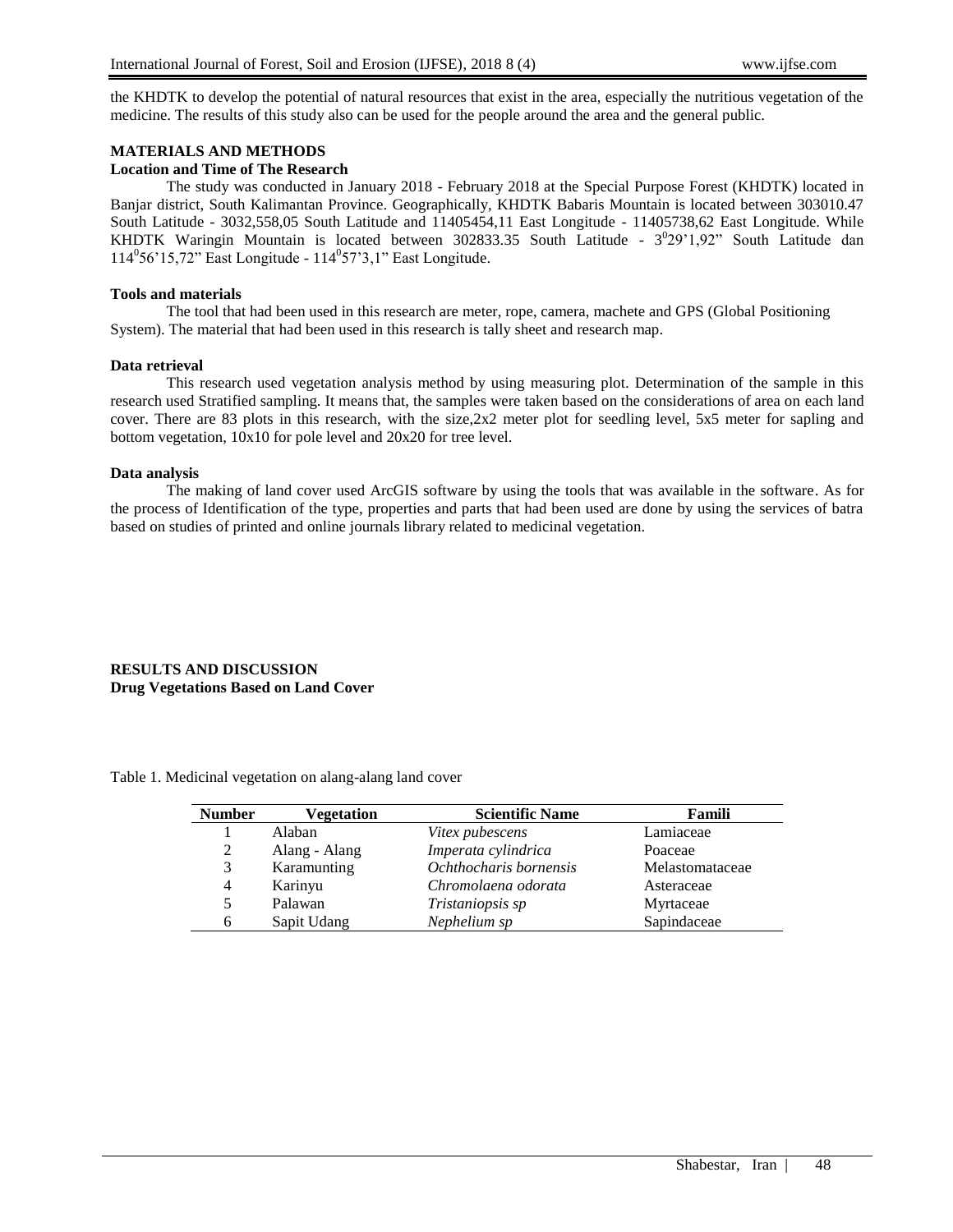| <b>Number</b> | <b>Vegetation</b>       | <b>Scientific Names</b>   | Family         |
|---------------|-------------------------|---------------------------|----------------|
| 1             | Akar Kuning             | Arcangelisia flava        | Menispermaceae |
| 2             | Alaban                  | <i>Vitex pubescens</i>    | Lamiaceae      |
| 3             | <b>Balik Angin</b>      | Macaranga recurvata       | Euphorbiaceae  |
| 4             | Bati - Bati             | Adina minutiflora         | Rubiaceae      |
| 5             | Belaran Tapah           | Liana                     | Arecaceae      |
| 6             | <b>Belimbing Tunjuk</b> | Averrhoa bilimbi          | Oxalidaceae    |
| 7             | Jengkol                 | Pithecellobium jiringa    | Fabaceae       |
| 8             | Kamalaka                | Phyllanthus emblica       | Phyllanthaceae |
| 9             | Sapat Wood              | Macaranga triloba         | Euphorbiaceae  |
| 10            | Khilayu                 | Nephelium sp              | Sapindaceae    |
| 11            | Kupang                  | Albizia sp                | Fabaceae       |
| 12            | Larak Api               | Cyathostemma sp           | Annonaceae     |
| 13            | Larak pisang            | Cyathostemma viridiflorum | Annonaceae     |
| 14            | Mampat                  | Cratoxylon resosum        | Hypericeae     |
| 15            | Mengkudu                | Morinda citifolia         | Rubiaceae      |
| 16            | Paikat laki (rotan)     | Calamus sp                | Arecaceae      |
| 17            | Pasak Bumi              | Eurcycoma longifolia      | Simaroubaceae  |
| 18            | Penawar seribu          | Bauhinia purpurea         | Fabaceae       |
| 19            | Pulai                   | Alstonia scholaris        | Apocynaceae    |
| 20            | Rotan Pilak             | Calamus sp                | Arecaceae      |
| 21            | Sapit Udang             | Nephelium sp              | Sapindaceae    |
| 22            | Sungkai                 | Peronema canescens        | Verbenaceae    |
| 23            | Tampar Badak            | Alstonia sp               | Apocynaceae    |
| 24            | Tatao                   | Liana                     | Arecaceae      |

Table 2. Medicinal vegetation on land cover of primary forest

Table 3. Medicinal vegetation on the land cover of secondary forest

| Number         | <b>Vegetations</b>  | <b>Scientific Names</b> | Family          |
|----------------|---------------------|-------------------------|-----------------|
| 1              | Alaban              | Vitex pubescens         | Lamiaceae       |
| $\overline{2}$ | Banglai warik       | Zingiber cassumunar     | Zingiberaceae   |
| 3              | Belaran Tapah       | Liana                   | Arecaceae       |
| 4              | Buah makassar       | Brucea javanica         | Simaroubaceae   |
| 5              | Jengkol             | Pithecellobium jiringa  | Fabaceae        |
| 6              | Kamalaka            | Phyllanthus emblica     | Phyllanthaceae  |
| 7              | Karamunting         | Ochthocharis bornensis  | Melastomataceae |
| 8              | Karinyu             | Chromolaena odorata     | Asteraceae      |
| 9              | Katu gunung         | Phyllanthus niruri      | Phyllanthaceae  |
| 10             | Kayu sapat          | Macaranga triloba       | Euphorbiaceae   |
| 11             | Khilayu             | Nephelium sp            | Sapindaceae     |
| 12             | Mahang              | Macaranga hypoleuca     | Euphorbiaceae   |
| 13             | Mampat              | Cratoxylon resosum      | Hypericeae      |
| 14             | Pasak Bumi          | Eurcycoma longifolia    | Simaroubaceae   |
| 15             | Paikat laki (rotan) | Calamus sp              | Arecaceae       |
| 16             | Sapit Udang         | Nephelium sp            | Sapindaceae     |
| 17             | Sungkai             | Peronema canescens      | Verbenaceae     |
| 18             | Wangun gunung       | Evodia sp               | Rutaceae        |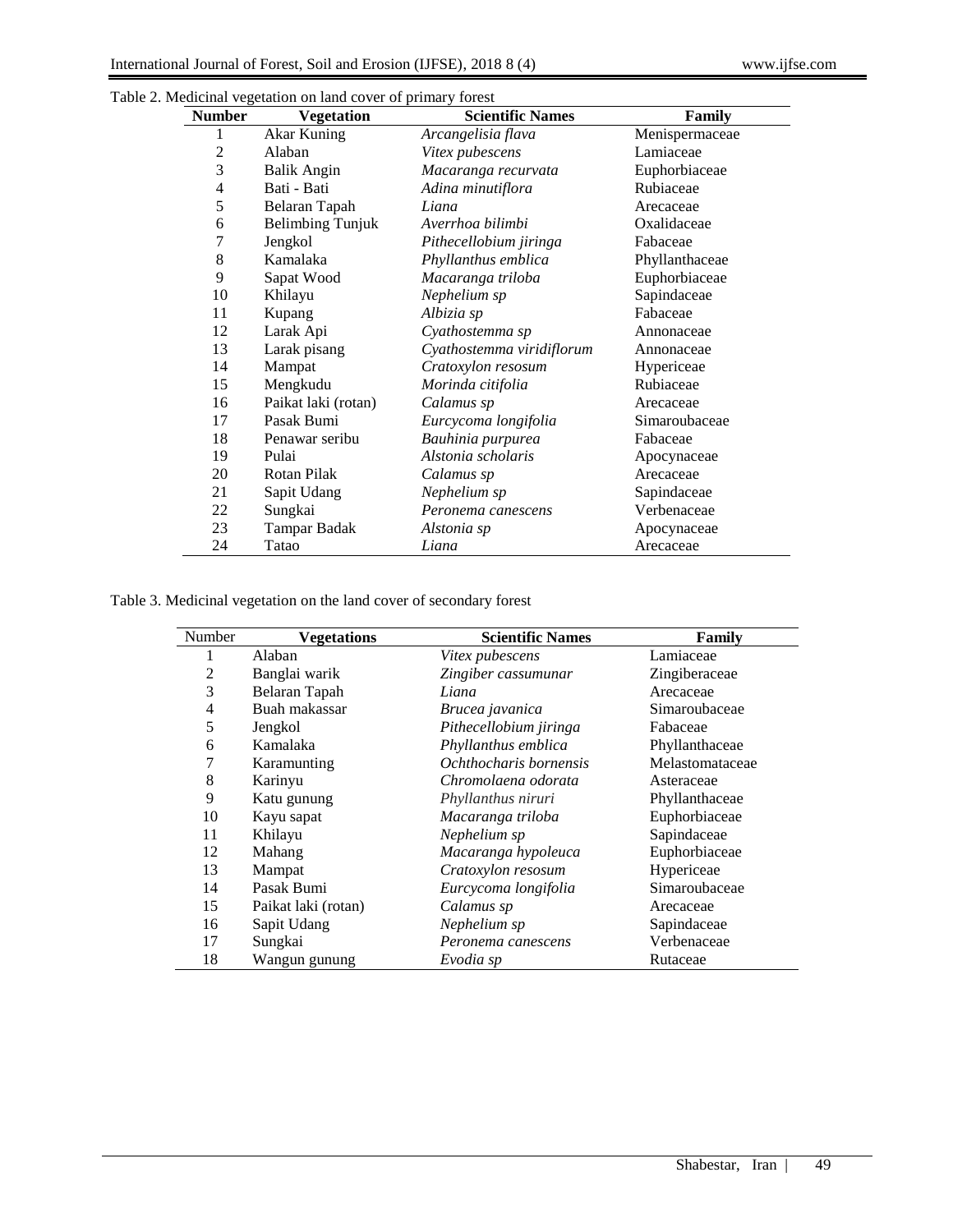| Number | <b>Vegetations</b>  | <b>Scientific Names</b>   | Family          |
|--------|---------------------|---------------------------|-----------------|
| 1      | Alaban              | Vitex pubescens           | Lamiaceae       |
| 2      | Balik Angin         | Macaranga recurvata       | Euphorbiaceae   |
| 3      | Banglai warik       | Zingiber cassumunar       | Zingiberaceae   |
| 4      | Belaran Tapah       | Liana                     | Arecaceae       |
| 5      | Buah makassar       | Brucea javanica           | Simaroubaceae   |
| 6      | Galinggang          | Cassia quaderialata       | Fabaceae        |
| 7      | Kamalaka            | Phyllanthus emblica       | Phyllanthaceae  |
| 8      | Karamunting         | Ochthocharis bornensis    | Melastomataceae |
| 9      | Katu gunung         | Phyllanthus niruri        | Phyllanthaceae  |
| 10     | Larak pisang        | Cyathostemma viridiflorum | Annonaceae      |
| 11     | Mahoni              | Swietenia mahagoni        | Meliaceae       |
| 12     | Paikat laki (rotan) | Calamus sp                | Arecaceae       |
| 13     | Pancing (Bandotan)  | Angeratum conyzoides      | Asteraceae      |
| 14     | Sapit Udang         | Nephelium sp              | Sapindaceae     |
| 15     | Wangun gunung       | Evodia sp                 | Rutaceae        |

Table 4. Medicinal vegetation on the land cover of shrubs

Table 5. Medicinal vegetation on the land cover of open land

| Number | <b>Vegetations</b>   | <b>Scientific Names</b> | Family          |
|--------|----------------------|-------------------------|-----------------|
|        | Alaban               | Vitex pubescens         | Lamiaceae       |
| 2      | Alang - Alang        | Imperata cylindrical    | Poaceae         |
| 3      | <b>Balik Angin</b>   | Macaranga recurvata     | Euphorbiaceae   |
| 4      | <b>Kantong Semar</b> | Nepenthes               | Nepenthaceae    |
|        | Karamunting          | Ochthocharis bornensis  | Melastomataceae |
| 6      | Teki Grass           | Cyperus rotundus        | Cyperaceae      |
|        | Sapit Udang          | Nephelium sp            | Sapindaceae     |



Figure 1. Percentage of medicinal vegetations on each land cover

The percentage of medicinal vegetation on each land cover can be seen in the picture above. The highest percentage of medicinal vegetation is the primary forest land cover, about 34.3%. While the lowest percentage is alang alang land cover, about 8.6%. This can be occured due to the differences in the growing place and the soil nutrient on each land cover. The differences where it grows that can cause different types of diversity. Medicinal vegetation mostly found in primary forest, because it has a lot of nutrient and there are many species of vegetation diversity. It is inversely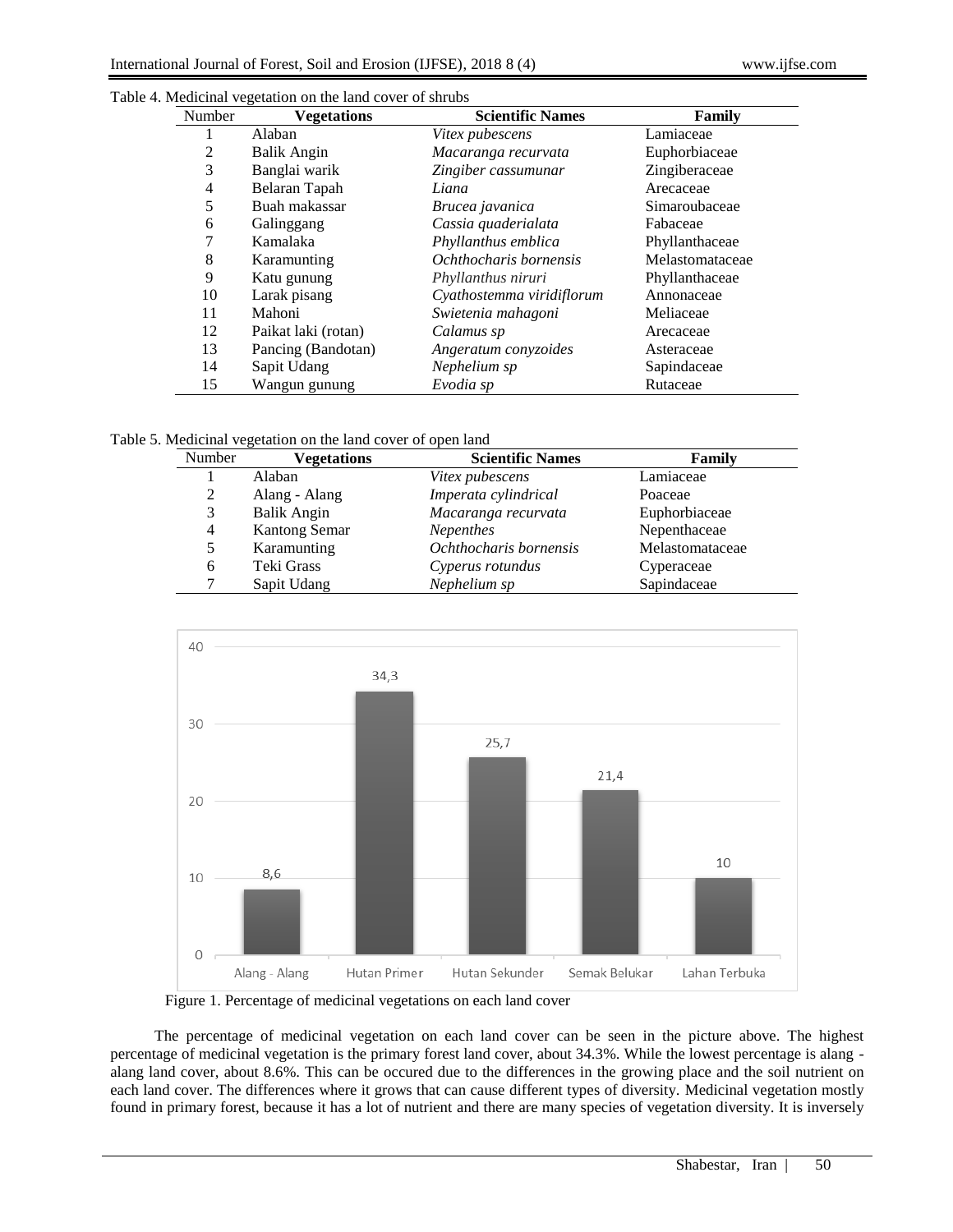proportional to the growing place on alang - alang land cover that has less nutrients. So that only certain species are able to grow on those land cover.

# **The benefits of Drug Vegetation**

## Akar Kuning (*Arcangelisia flava*)

Akar Kuning (*Arcangelisia flava*) is commonly used by the people as a liver medicine, jaundice, typhus, ulcers and rheumatism. The usable parts of this Akar Kuning (*Arcangelisia flava*) are the stems and roots. The water from stems and roots of Akar kuning can be drinked.

# Alaban (*Vitex pubescens*)

Alaban is commonly used by the people as a drug of diabetes, wounds, fever, colds and accelerate blood circulation. The parts that can be used as medicine are flowers, bark and root. Application to the wound, the flowers of alabaan are destroyed and immediately applied to the wound. The boiled leaves'water of alaban also can be consumed as herbal drink, as you can drink it regularly.

# Alang - Alang *(Imperata cylindrica)*

Alang - alang can be used as medicine for back pain, fever, kidney stones, nosebleeds, blood urine, vomiting blood and hypertension (high blood). Fransisca (2010) states that alang - alang can also cure toothache. The usable part of alang-alang is the root and rhizomes. For healthiness, ordinary people can drink boiled water of its root.

## Balik Angin (*Macaranga recurvata*)

Balik Angin (*Macaranga recurvata*) is an anti-mosquito repellent. We can use the stem bark. It has a very sensitive smell. For the application, people commonly apply the bark directly to the skin.

## Bandotan (*Angeratum conyzoides)*

Bandotan is nearly all around us. This vegetation has manybenefits to cure back pain, malaria, flu, rheumatism even as an anti-cancer and tumor. The parts that can be used into medicine are the leaves and roots. For its use, commonly used as an internal medicine.

# *Banglai Warik (Zingiber cassumunar)*

Banglai warik has benefits to cure allergy, fever, headache, jaundice and intestinal worms. This vegetation has a characteristic flower color that is so interesting. The parts that can be used as medicine are leaves and rhizomes. The leaves and rhizomes can be boiled, then it can be consumed.

## Belaran Tapah (Liana)

Tapah is a kind of propagate vegetation. It can be used as a cough medicine. The part that can be used from this Vegetation is the water that was contained in the roots. To get the medicinal benefits, people usually drink the water.

## Bati - Bati *(Adina minutiflora)*

Bati - bati can be used as abdominal pain medicine (Kissinger et al, 2013). The part that can be used as a medicine is a leaf. We can use that by drink the boiled water of the leaf.

# Belimbing Tunjuk t (*Averrhoa bilimbi*)

Belimbing Tunjuk or star fruit can be used as a cough, diabetes, toothache, acne, panu, hypertension and thrush medicine. Meiske et al (2008) stated that this vegetation can also cure kidney disease. Beside that, this plant can also cure urinary disease (Rosmaniar, 2005). The part that can be used as a medicine is flowers and fruit. Fruit and flowers can be used as internal or external usage.

# Makassar Fruits (*Brucea javanica*)

The fruit vegetation of Makassar has special characteristic of this color. This fruit has been widely cultivated and believed as medicinal fruit. It can be used for malaria, lumbago, hemorrhoids, vaginal discharge, cervical cancer. This fruit has a very high antioxidant. The parts that can be used as medicine are leaves, fruits and roots. Usually these parts are used as an internal medicine.

## Galinggang *(Cassia quaderialata)*

Galinggang can be used for skin diseases (Meliki et al, 2013). Even, this plant is believed to brighten the skin, the part that can be used is the leaves. This vegetation is commonly used as an external medicine.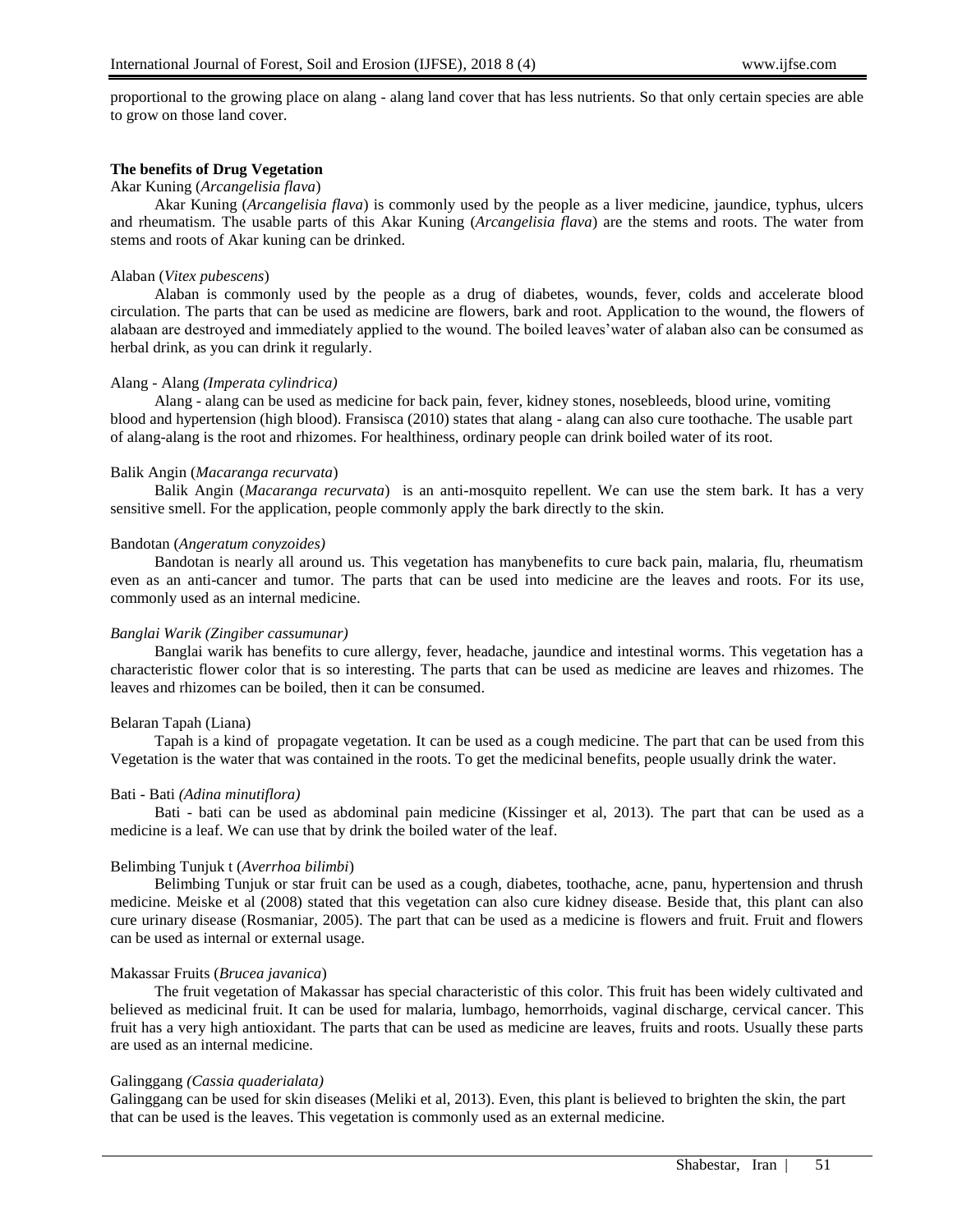# Jengkol (*Pithecellobium jiringa*)

Jengkol is commonly consumed as food. Beside that, jengkol also has medicinal properties. Jengkol can be used for diabetes, ulcers, anemia and even as anti cancer. The usable parts of this plant is fruits and roots. It can be used as an internal or external.

### Kamalaka *(Phyllanthus emblica)*

Kamalaka can be used as a medicine for abdominal pain, dysentery, rheumatism, hemorrhoids, canker sores and even as an anti-cancer. The part that can be used is leaf, fruit and bark. It can be used as an internal or external.

### Kantong Semar (*Nepenthes*)

Kantong Semar is a type of vegetation that has the characteristics of having a bag. Besides the beauty of this form of this plant, it also has medicinal properties. it can be used for back pain, abdominal pain, and also enhancing male's stamina. The parts that roots and rhizomes. It can be used as an internal or external purposes.

#### Karamunting (*Ochthocharis bornensis)*

Karamunting is a resistant vegetable with less nutrient environment. It can be used for cough, antibiotics, blackened eyebrows, diabetes and wound healers. The parts that can be used as medicine are flowers, leaves, fruits and roots. It can be used as an external medicine or internal medicine.

# Karinyu *(Chromolaena odorata)*

Karinyu has many benefits. It can be used for wounds, diabetes, vertigo, ulcers, hypertension, breast cancer and cervical cancer. The part that can be used as a medicine is a leaf. It can be used as an external medicine or internal medicine.

### Katu Gunung *(Phyllanthus niruri)*

Katu gunung can be used as fertilizer for women, male stamina enhancer, prevent osteoporosis and even increasing the supply of the breastmilk for women. The part that can be used as a medicine is a leaf. It can be used as an external medicine or internal medicine.

### Sapat Wood (*Macaranga triloba)*

Sapat wood can be used as anti-hypertension, diabetes, gout, anti-cancer and herbal contraceptive. The parts that can be used are leaves, bark and roots. It can be used as an external medicine or internal medicine.

### Khilayu (*Nephelium sp*)

Khilayu is can be used for herpes' medicine. The part that can used as a medicine is the leaf. It can be used as an external medicine or internal medicine.

## Kupang (*Albizia sp)*

Kupang can relieve an abdominal pain. The part that can be used as a medicine is fruit and can be used as an internal medicine.

#### Larak Api *(Cyathostemma sp)*

Larak api can be used to make our hair is getting more black. The part that can be used as a hair blackener is the fruit.

### Larak Pisang (*Cyathostemma viridiflorum)*

The Vegetation of larak pisang also can be used to blacken hair. The part that can be used is the fruit.

# Mahang (*Macaranga hypoleuca*)

Mahang is a nutritious vegetation that has medicinal properties as a guam drug and as eye drops. The part that can be used as medicine is the sap from this plant. For the application, just drip to the affected part.

### Mahogany (*Swietenia mahagoni)*

Mahogany is a common vegetation.It has benefits to cure, malaria, menstrual pain, fertilizer for women, heart disease, and Alzheimer's treatment. The usable parts of this Vegetation are fruit and bark. Commonly used as an internal medicine.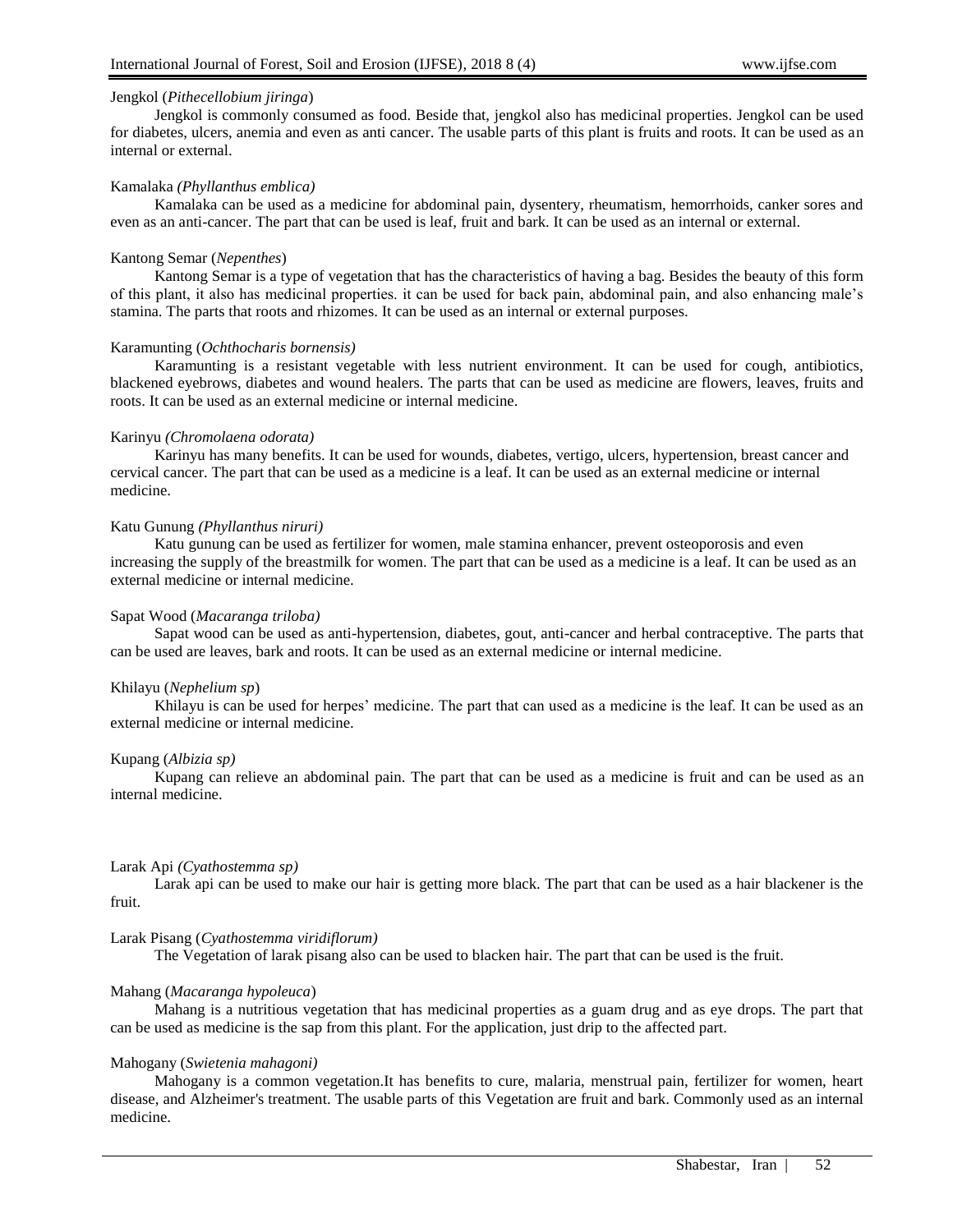## Mampat (*Cratoxylon resosum)*

Mampat can be used for liver and jaundice. The medicinal part is the root. Commonly used as an internal medicine.

### Mengkudu *(Morinda citifolia)*

Mengkudu is a popular plant in the community that has medicinal properties. It can be used for worms, liver, hypertension, fever, stroke, cholesterol, antibiotics, diabetes and even anti-cancer. The part that can be used as a medicine is its fruit. For its use, ordinary people consume this vegetation.

### Paikat Laki *(Calamus sp)*

Paikat Laki *(Calamus sp)* is a rattan-type plant. It can be used for back pain, malaria, diarrhea and even as a male stamina enhancer. The parts that can be used as medicine are leaves, stems and roots. For its use, this vegetation is commonly used as an internal medicine.

#### Palawan (*Tristaniopsis sp*)

This plant has properties as liver medicine, abdominal pain, ulcers and can be used as a stamina enhancer. The parts that are commonly used as medicine are leaves, bark, stems and roots. For its use, this vegetation is commonly used as an internal medicine.

## Pasak Bumi (*Eurcycoma longifolia*)

Pasak bumi is a vegetation that has long root characteristics of the shape of the stem. It can be used for back pain, dysentery, fever, pain, abdominal pain, malaria, male stamina enhancers even as anti-cancer. All parts of the earth pegs can be used as medicine. For its use, commonly used as an internal medicine.

### Penawar Seribu (*Bauhinia purpurea*)

Penawar Seribu (*Bauhinia purpurea*) can be used for diarrhea, rheumatism, mumps, diabtes, wounds and can as anti-cancer. The parts that can be used as medicine are leaves and stems. Commonly used as an internal or external medicine.

### Pulai *(Alstonia scholaris)*

Pulai can be used as medicinal properties as a drug for malaria, as an anti-oxidants, anti aging and cure fever. The parts that can be used as medicine are leaf and bark. For its use, this part of vegetation is commonly used by consuming boiled water the parts that can be utilized.

## Pilak Rattan *(Calamus sp)*

Rattan Pilak is one kind of a rattan. It is commonly used for back pain, malaria, diarrhea even as a male stamina enhancer. The parts that can be used as medicine are leaves, stems and roots. For its use, this vegetation is commonly used as an internal medicine.

## Teki Grass *(Cyperus rotundus)*

Teki Grass is a vegetation that can be used for vaginal discharge, skin diseases, fever, increasing the supply of the breast milk and fix the menstrual cycle. Nyoman (2013) states that Teki Grass can be used as an urinal drug. The parts that can used for medicine are leaves and tubers. It is commonly used as an internal medicine.

#### Sapit Udang *(Nephelium sp)*

Sapit shrimp is a vegetation that can be used as a drug for diarrhea and hypertension. The part that can be used as a medicine is the leaf. It is commonly used as an internal medicine.

### Sungkai *(Peronema canescens)*

Sungkai is a vegetation that can be used as a drug for malaria and also increasing fertility for women. The part that can be used as a medicine is a leaf. It is commonly used as an internal medicine.

# Tampar Badak (*Alstonia sp*)

Tampar Badak (*Alstonia sp*) is a vegetation can be used as a medicine for deep wounds, vomiting blood and can remove toxins in the body. The part that can be used as a medicine is a stem. It is commonly used as an internal medicine.

#### Tatao (Liana)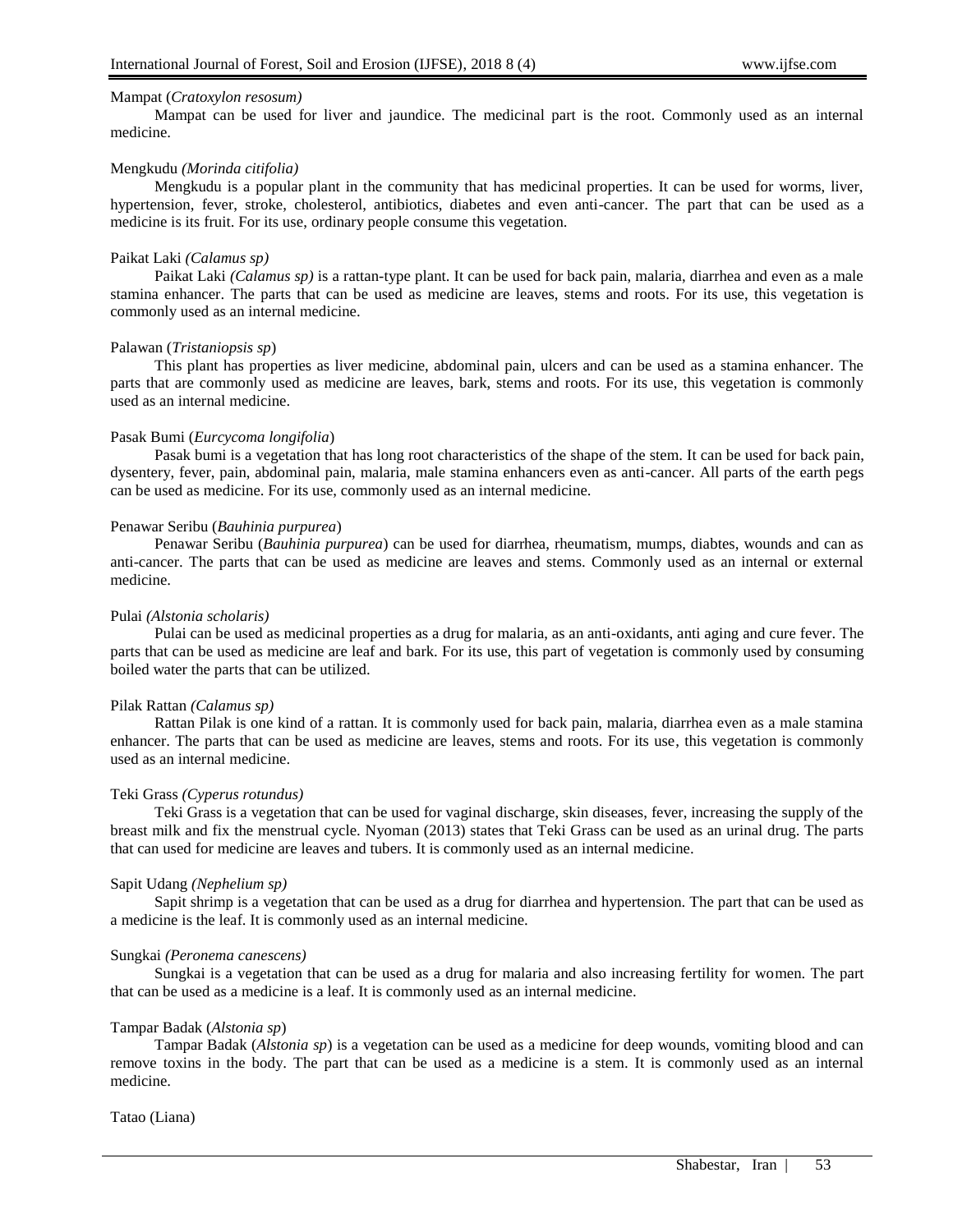Tatao is a creeping that can be used as a drug for dysentery and hypertension. The part that can be used as medicine is water in the stem. Internal purposes only.

### Wangun Gunung (*Evodia sp*)

Wangun Gunung (*Evodia sp*) can be used for allergy, malaria,insect repellent, fever, deodorant. The part that can be used as medicine is the leaf. Internal purposes only.

Based on the results of the identification of medicinal vegetation, there are types –of the species that can be used as a malaria drug. According to research conducted by Ira (2015), vegetations that has anti-malarial properties are Lime Tree (*Harmsiopanax aculeatus*), red fruit (*Pandanus conoideus*), Benalu mangga (*Dendrophthoe pentandra*), Mangosteen (*Garcinia mangostana*), Cempedak (*Artocarpus champedem*) , Betel (*Piper betle*), Mundu (*Garcinia dulcis*) and Sunflower (*Helianthus annuus*). While in the area of KHDTK, some vegetations also have similar function. The species are Makassar Fruit (*Brucea javanica*), Mahogany (*Swietenia mahagoni*), Rattan (*Calamus sp*), Bandotan (*Angeratum conyzoides*), Pasak bumi (*Eurcycoma longifolia*), Sungkai (*Peronema canescens*) and Wangun gunung (*Evodia sp*).

According to Meiske, at all (2008), a study was conducted in Minahasa District. The vegetation that can be used as a malaria drug is Cambodia (Plumiera acuminate), Kumis kucing (*Orthosiphon spicatus*) and Tali pahit (*Tinospora tuberculata*). In this area, we also found vegetation that have anti-cancer properties. They are the Makassar fruit, Jengkol, Kamalaka, Karinyu, Sapat Wood, Mengkudu, Bandotan, Pasak bumi,

There is also a vegetation that can be used as a natural dye. The vegetation is Larak pisang (Cyathostemma viridiflorum) and Larak api (Cyathostemma sp). Fransisca et al (2005) stated that there are other types that can be natural dyes, the type is ehang (Syzgium inophyllum). Dyes was derived from leaves, bark, flowers, fruit and roots (Lestari K, 1999). Beside as a healer, medicinal vegetation can also be used as reforestation of tsunami prone areas (Kintoko, 2006). Kardinan (2003) stated that a very good medicinal plant that can be grown in hot and dry areas is Mimba *(Azadirachta indica)*

### **CONCLUSION**

There are 38 species of Vegetation that have medicinal properties in all land cover in KHDTK area of Lambung Mangkurat University. The primary forest land cover has the biggest number of medicinal vegetations. This land cover has 34,3% medicinal vegetation of total of 38 species. Secondary forest cover kept 25.7%, shrub kept 21.4% 10% open land cover and alang-alang 8.6%. The most dominant medicinal vegetation on alang-alang land cover is Karamunting *(Ochthocharis bornensis)*, and Alang-Alang *(Imperata cylindrica).* The dominant medicinal vegetation in primary forest land cover is Akar Kuning *(Arcangelisia flava*), Pasak Bumi (*Eurcycoma longifolia*) etc. Dominant medicinal vegetation on secondary forest land cover is Sapat Wood (*Macaranga triloba*), Karinyu (*Chromolaena odorata*), etc. The dominant medicinal vegetation on open land cover is Kantung Semar (Nepenthes), Teki Grass (*Cyperus rotundus*), etc. While the dominant medicinal vegetation in land cover of shrubs are Makassar (*Brucea javanica*) and Bandotan (*Angeratum conyzoides*).

#### **REFERENCES**

- Fransisca, M.S., 2010. 'Etnofarmakologi Dan Pemakaian Tanaman Obat Suku Dayak Tunjung Di Kalimantan Timur'. *Artikel Media Litbang Kesehatan*, Vol. 20, 2010.
- Fransisca, M.S., Soedarsono, R. & Siti, S., 2005. 'Etnobotani Masyarakat Dayak Ngaju di Daerah Timpah Kalimantan Tengah'. *Jurnal Teknik Lingkungan*, Vol. 6, 2005. 502 - 510.
- Ira, I.P.B.S. & Mefi, M.T., 2015. 'Kajian beberapa Vegetasi obat yang digunakan dalam pengobatan malaria secara tradisional*'*. *SPIRAKEL*, Vol. 7, 2015, 28 - 37.
- Kardinan, A. & Dhalimi, A., 2003. 'Mimba (*Azadirachta indica*) Tanaman Multi Manfaat. *Jurnal teknologi pengembangan*. Vol 1

Kintoko, 2006. 'Prospek Pengembangan Tanaman Obat'. *Prosiding Persidangan Antarbangsa Pembangunan Aceh*.

- Kissinger, Ervizal, A. M. Z., Latifah, K. D. & Iskandar, Z. S., 2013. 'Keanekaragaman jenis tumbuhan obat dari hutan kerangas'. *Jurnal Hutan Tropis*. Vol. 1, 2013. 17 - 23.
- Lestari, K., 1999. 'Proses Ekstraksi dan Puderisasi Bahan Pewarna Alam'. Makalah dibawakan pada seminar Bangkitnya Warna - Warna Alam 3-4 Maret di Yogyakarta.
- Meliki, Riza, L. & Irwan, L., 2013. 'Etnobotani Tumbuhan Obat Oleh Suku Dayak Iban Desa Tanjung Sari Kecamatan Ketungau Tengah Kabupaten Sintang'. *Jurnal Protobiont*, Vol. 2, 2013. 129 - 135.